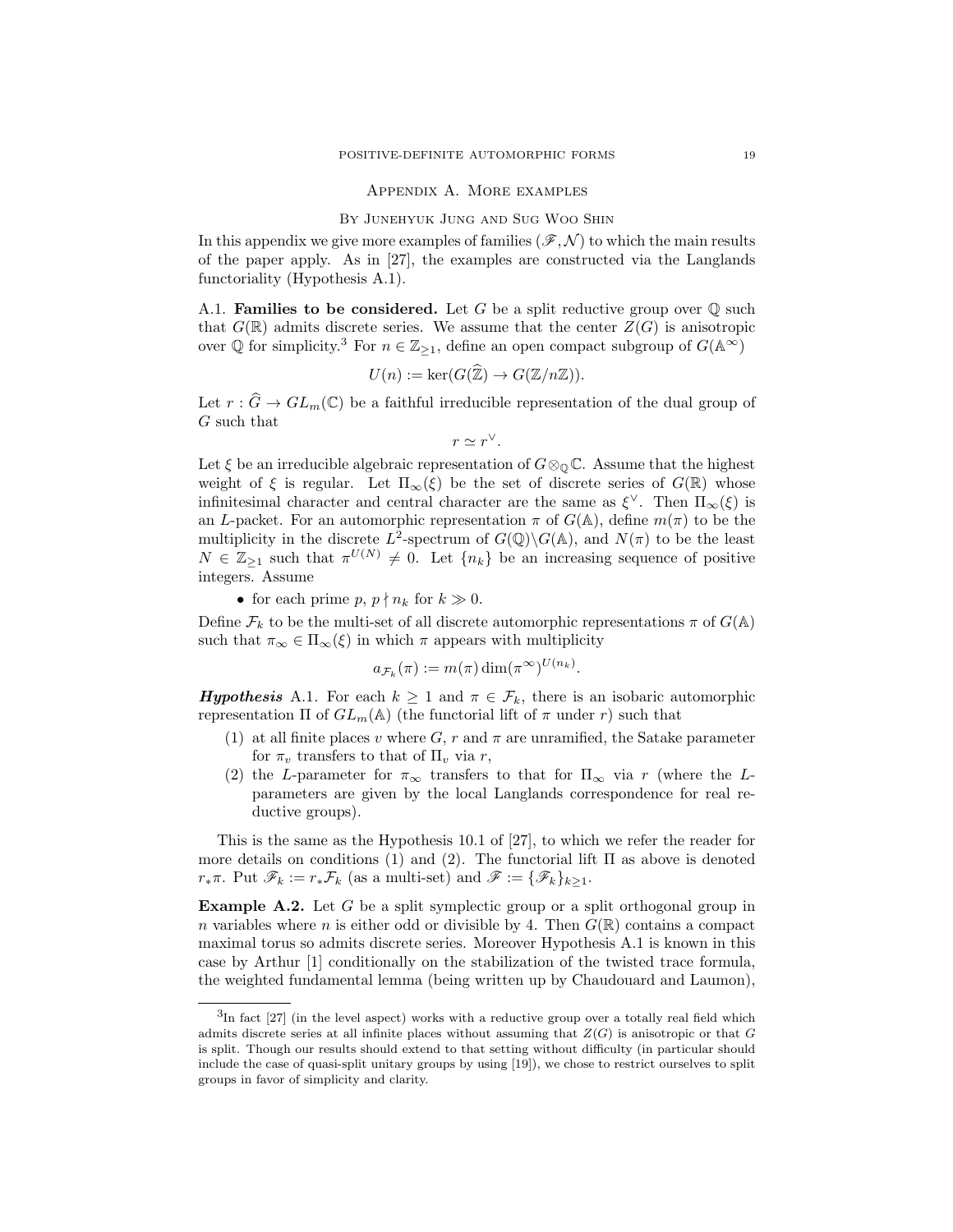and a technical result in harmonic analysis. (See [4, 1.18] for a detailed discussion of these conditions.)

A.2. **Satake transforms.** Let  $p$  be a prime and  $G$  be a Chevalley reductive group over  $\mathbb{Z}_p$ . Let T be a split maximal torus of G over  $\mathbb{Q}_p$  in a good relative position to  $G(\mathbb{Z}_p)$  and  $B \supset T$  a Borel subgroup. Let  $X_*(T)$  and  $X_*(T)^+$  be the cocharacter group of T and its subset of B-dominant members, respectively. Denote by  $\Omega$  the associated Weyl group, which is equipped with sign character sgn :  $\Omega \to {\pm 1}$ . Write  $\rho$  for the half sum of all B-positive roots of T in G. Choose a Put  $K_p :=$  $G(\mathbb{Z}_p)$ . Write  $\mathcal{H}_p^{\text{ur}}(G)$  for the unramified Hecke algebra of bi- $K_p$ -invariant functions on  $G(\mathbb{Q}_p)$  with values in  $\mathbb{C}$ . Similarly  $\mathcal{H}_p^{\text{ur}}(T)$  is the algebra of functions on  $T(\mathbb{Q}_p)$ bi-invariant under  $T(\mathbb{Q}_p) \cap K_p$ . There is an obvious action of  $\Omega$  on each of  $\mathcal{H}_p^{\text{ur}}(T)$ and  $X_*(T)$ . For  $\mu \in X_*(T)^+$ , define  $\tau_\mu^G \in \mathcal{H}_p^{\text{ur}}(G)$  to be the characteristic function on  $K_p\mu(p)K_p$ , and define  $\chi_{\mu} \in \mathbb{C}[X_*(T)]^{\Omega}$  by the formula

$$
\chi_{\mu} \sum_{\omega \in \Omega} \text{sgn}(\omega) \omega \mu = \sum_{\omega \in \Omega} \text{sgn}(\omega) \omega (\rho + \mu)
$$

in the group algebra  $\mathbb{C}[X_*(T)]$ . It is known (cf. [13, p.465]) that  $\{\chi_\mu\}_{X_*(T)^+}$ forms a C-basis of  $\mathbb{C}[X_*(T)]^{\Omega}$ . The Satake isomorphism is a canonical C-algebra isomorphism

$$
\mathcal{S}: \mathcal{H}_p^{\text{ur}}(G) \overset{\sim}{\to} \mathbb{C}[X_*(T)]^{\Omega}.
$$

We refer the reader to [6] or [8] for details. If we write  $\hat{G}_{ss}$  for the set of semisimple elements of  $\widehat{G}$ , there is a canonical isomorphism between  $\mathbb{C}[X_*(T)]^{\Omega}$  and the sub C-algebra in the space of functions on  $\hat{G}_{ss}$  generated by the finite dimensional irreducible characters of  $\widehat{G}$  ([6, §6]). When  $r : \widehat{G} \to GL_n(\mathbb{C})$  be an irreducible representation of complex Lie groups, write  $\operatorname{tr} r$  for its character viewed as an element of  $\mathbb{C}[X_*(T)]^{\Omega}$ .

**Lemma A.3.** *Assume that* r *be as above. Let*  $\mu \in X_*(T)^+$ *.* 

- (1) *Suppose that* r *has highest weight*  $\mu$ *. Then*  $S^{-1}$  (tr r) =  $\chi_{\mu}$ *.*
- (2) *Suppose that*  $\mu \neq 0$  *(equivalently* r *is not the trivial representation). Then there exists a constant*  $C(\mu) > 0$  *depending only on*  $\mu$  *and the root datum of* G *such that*

$$
|\chi_{\mu}(1)| \le C(\mu)p^{-1}.
$$

(3) If 
$$
\mu = 0
$$
 then  $\chi_{\mu}(1) = 1$ .

*Remark* A.4. The point of (2) is that  $C(\mu)$  is independent of p when one starts with a Q-split group and considers it over  $\mathbb{Q}_p$  as p varies.

*Proof.* Parts (1) and (2) are the lemmas 2.1 and 2.9 in [27]. The last assertion is obvious since  $\chi_0$  is the identity in the group algebra  $\mathbb{C}[X_*(T)]$ , which corresponds to the characteristic function on  $K_p$ .

A.3. Sparsity of positive definite members. Going back to the setup of §A.1, we aim to show that almost all members of  $\mathscr{F}_k$  are not positive definite as  $k \to \infty$ . For any function F on the set of automorphic representations of  $GL_n(\mathbb{A})$ , let us define

$$
E_{\mathscr{F}}(F(\pi)) \stackrel{\text{def}}{=} \lim_{k \to \infty} \frac{1}{|\mathscr{F}_k|} \sum_{\pi \in \mathscr{F}_k} F(\pi),
$$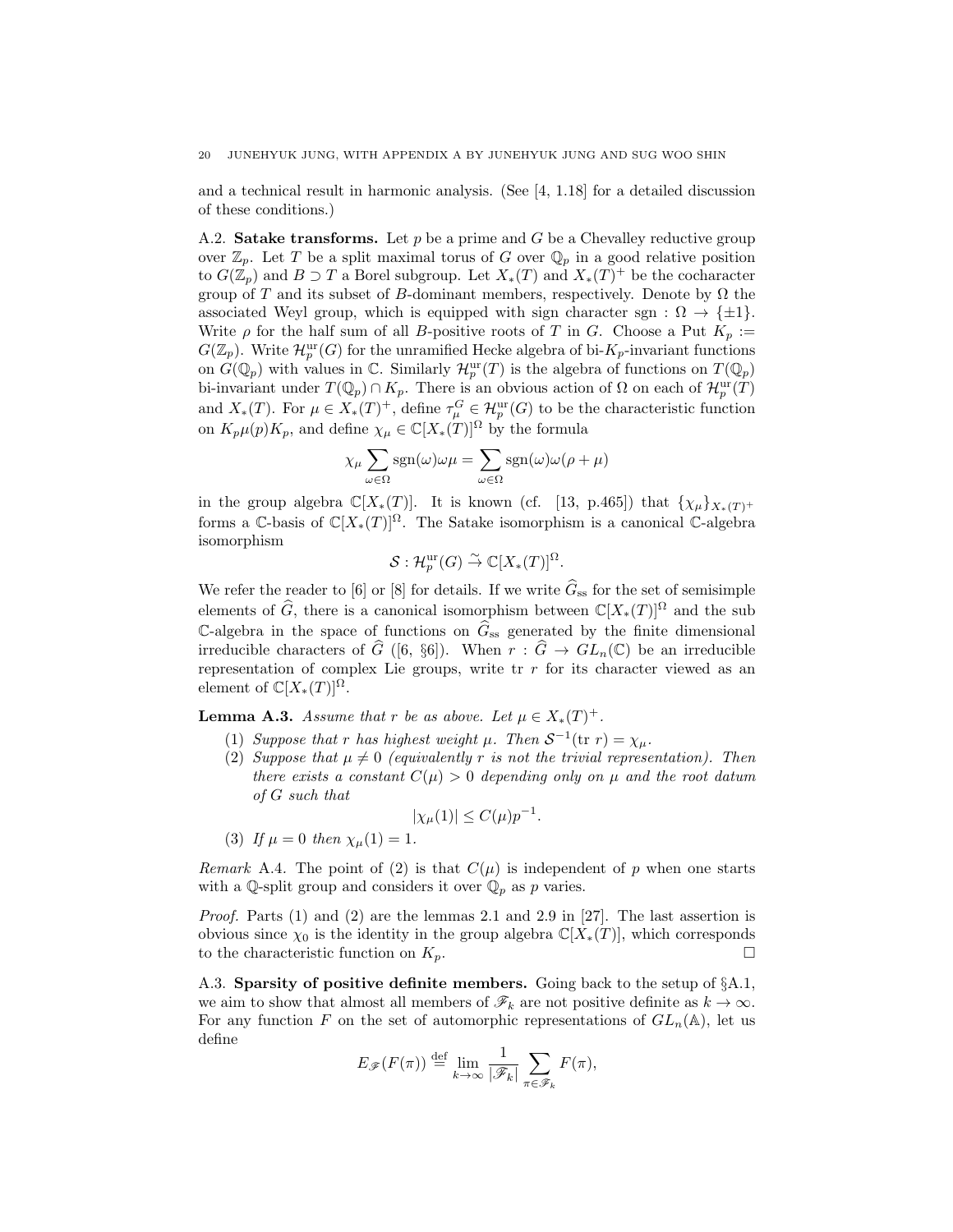which will play the role of  $E_{(\mathscr{F},\mathscr{N})}(F(\pi))$  of §2.1.<sup>4</sup> Note that properties  $(\widehat{A})$  and  $(\widehat{B})$ of Definition 2.2 still make sense. Also, for the family given in §A.1, we have  $i_1 = 1$ , hence almost all members in  $\mathcal{F}_k$  are cuspidal as k goes to  $+\infty$  [25]. Therefore from Remark 4.4 we have an analogue of Lemma 1.1 in our setting using exactly the same argument presented in §2, 3, and 4.

**Lemma A.5.** Let  $\mathscr F$  be a family as in §A.1 satisfying  $\overline{A}$  and  $\overline{B}$ . Then almost all *members in*  $\mathscr F$  *are not positive definite (as*  $k \to \infty$ *) in the following sense: Let*  $B_k \subset$  $\mathscr{F}_k$  *be the sub multi-set of positive-definite members. Then*  $\lim_{k\to\infty} |B_k|/|\mathscr{F}_k| = 0$ *.* 

Our final task is to verify properties (A) and (B) for the family  $\{\mathscr{F}_k\}$ . Actually we prove stronger assertions as can be easily seen from the proofs.

**Lemma A.6.** *The family*  $\mathscr F$  *satisfies* (A).

*Proof.* Take  $\mu_p$  in  $\mathcal{A}$  to be the Plancherel measure on the unramified unitary dual of  $G(\mathbb{Q}_p)$ . For each prime p, note that p doesn't divide level for  $k \gg 0$  by assumption. So the lemma is exactly the level aspect in the corollary 9.22 of [27].  $\Box$ 

**Lemma A.7.** The family  $\mathscr F$  satisfies (B).

*Proof.* The corollary 9.22 of [27]  $(+$  Lemma A.3.(i)) gives us

(A.1) 
$$
E_{\mathscr{F}}(\lambda(p)) = \widehat{\mu}_p^{\mathrm{pl}}(\chi_r),
$$

(A.2) 
$$
E_{\mathscr{F}}(\lambda(p)^2) = \widehat{\mu}_p^{\mathrm{pl}}(\chi_{r\otimes r}).
$$

Here  $\chi_{r\otimes r} := \sum_{r'} a_{r'} \chi_{r'}$  where  $r\otimes r = \bigoplus_{r'} a_{r'} r'$  is the decomposition into irreducible representations with multiplicity  $a_{r'} \in \mathbb{Z}_{\geq 0}$ . The Plancherel formula satisfied by the Plancherel measure tells us that  $\widehat{\mu}_p^{\text{pl}}(\chi_r) = \chi_r(1)$  and  $\widehat{\mu}_p^{\text{pl}}(\chi_{r\otimes r}) = \sum_{r'} a_{r'} \chi_{r'}(1)$ . From  $(A.1)$  and Lemma  $A.3(2)$ 

$$
E_{\mathscr{F}}(\lambda(p)) = O(p^{-1}).
$$

Since r is self-dual,  $a_{r'} = 1$  when r' is the trivial representation. (To see this, observe that  $\text{Hom}_{\widehat{G}}(r,r^{\vee})$  is one-dimensional if nonzero, provided that r is irreducible.) From  $(A.2)$  and Lemma  $A.3(2)(3)$ ,

$$
E_{\mathscr{F}}(\lambda(p)^2) = 1 + O(p^{-1})
$$

where the implicit constant is dependent only on the decomposition  $r \otimes r = \bigoplus_{r'} a_{r'} r'$ and the constants  $C(\mu)$  as  $\mu$  ranges over the highest weights corresponding to r' with  $a_{r'} > 0$ . The latter two are clearly independent of p.

**Theorem A.8.** Let  $\{\mathscr{F}_k\}$  be a family of  $\S A.1$ . Under Hypothesis A.1, almost all *members of* F *are not positive definite.*

*Proof.* Apply Lemma A.5 along with Lemmas A.6 and A.7. □

In particular the conclusion of the theorem is true for Example A.2, conditional on the expected results as described in that example. This provides a large number of examples in addition to Theorem 1.2, 1.4, and 1.5.

<sup>&</sup>lt;sup>4</sup>The only difference in the setting is that we have  $S(X) \subset S(Y)$  whenever  $X \subset Y$ , where there is no such relation among  $\mathscr{F}_k$ . Note that we do not make use of this fact in the proof of Lemma 1.1.